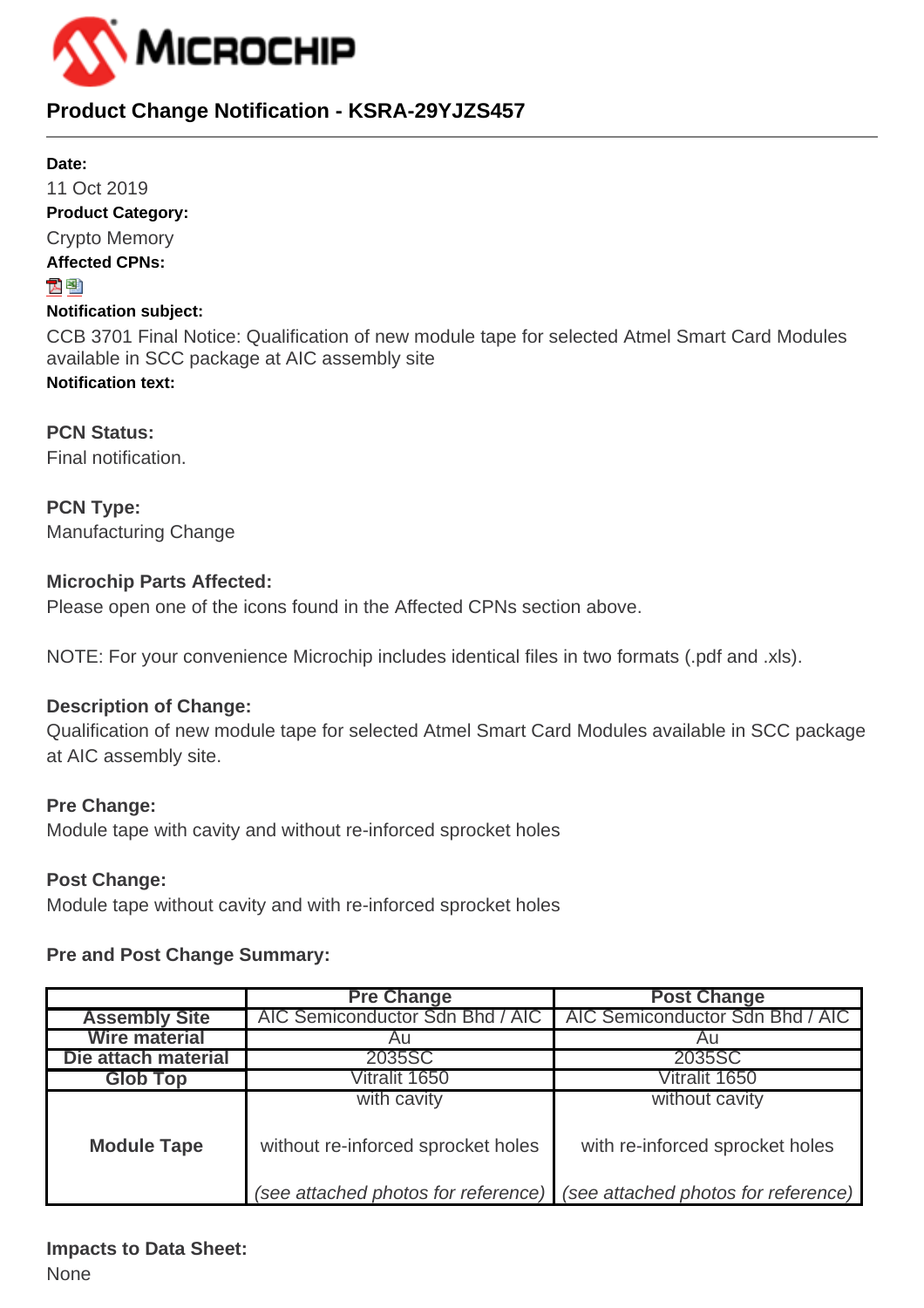

# **Change Impact:**

None

## **Reason for Change:**

To improve productivity by implementing new module tape for smart card modules

## **Change Implementation Status:**

In Progress

# **Estimated First Ship Date:**

November 11, 2019 (date code: 1946)

NOTE: Please be advised that after the estimated first ship date customers may receive pre and post change parts.

#### **Time Table Summary:**

|                             | <b>February 2019</b> |  |  | -->  | October 2019 |  |  |    | November 2019 |    |    |    |  |    |
|-----------------------------|----------------------|--|--|------|--------------|--|--|----|---------------|----|----|----|--|----|
| Workweek 05 06              |                      |  |  | - 09 |              |  |  | 42 | 43            | 44 | 45 | 46 |  | 48 |
| Initial PCN Issue Date X    |                      |  |  |      |              |  |  |    |               |    |    |    |  |    |
| <b>Qual Report</b>          |                      |  |  |      |              |  |  |    |               |    |    |    |  |    |
| Availability                |                      |  |  |      |              |  |  |    |               |    |    |    |  |    |
| <b>Final PCN Issue Date</b> |                      |  |  |      |              |  |  |    |               |    |    |    |  |    |
| <b>Estimated</b>            |                      |  |  |      |              |  |  |    |               |    |    |    |  |    |
| <b>Implementation Date</b>  |                      |  |  |      |              |  |  |    |               |    |    |    |  |    |

# **Method to Identify Change:**

Traceability code

# **Qualification Report:**

Please open the attachments included with this PCN labeled as PCN\_#\_Qual\_Report

# **Revision History:**

**February 01, 2019:** Issued initial notification.

**October 11, 2019:** Issued final notification. Attached the Qualification Report. Provided estimated first ship date to be on November 11, 2019.

The change described in this PCN does not alter Microchip's current regulatory compliance regarding the material content of the applicable products.

# **Attachment(s):**

[PCN\\_KSRA-29YJZS457\\_QUAL REPORT.pdf](https://www.microchip.com/mymicrochip/NotificationDetails.aspx?id=13286&file=PCN_KSRA-29YJZS457_QUAL REPORT.pdf) [PCN\\_KSRA-29YJZS457\\_ Pre and Post Change Summary.pdf](https://www.microchip.com/mymicrochip/NotificationDetails.aspx?id=13286&file=PCN_KSRA-29YJZS457_ Pre and Post Change Summary.pdf)

Please contact your local **[Microchip sales office](http://www.microchip.com/distributors/SalesHome.aspx)** with questions or concerns regarding this notification.

# **Terms and Conditions:**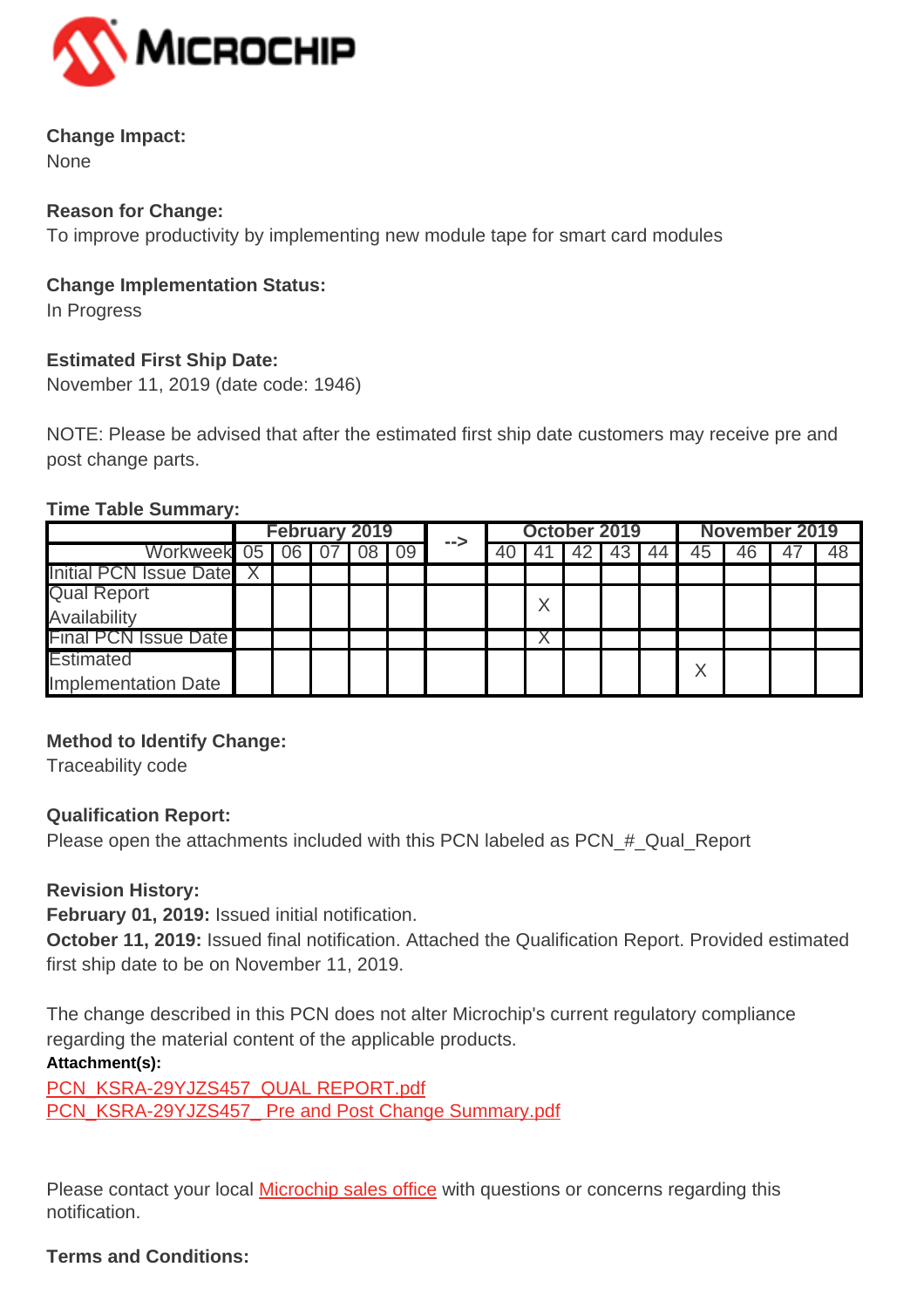

If you wish to receive Microchip PCNs via email please register for our PCN email service at our [PCN home page](http://www.microchip.com/pcn) select register then fill in the required fields. You will find instructions about registering for Microchips PCN email service in the [PCN FAQ](http://www.microchip.com/pcn/faqs) section.

If you wish to change your PCN profile, including opt out, please go to the [PCN home page](http://www.microchip.com/pcn) select login and sign into your myMicrochip account. Select a profile option from the left navigation bar and make the applicable selections.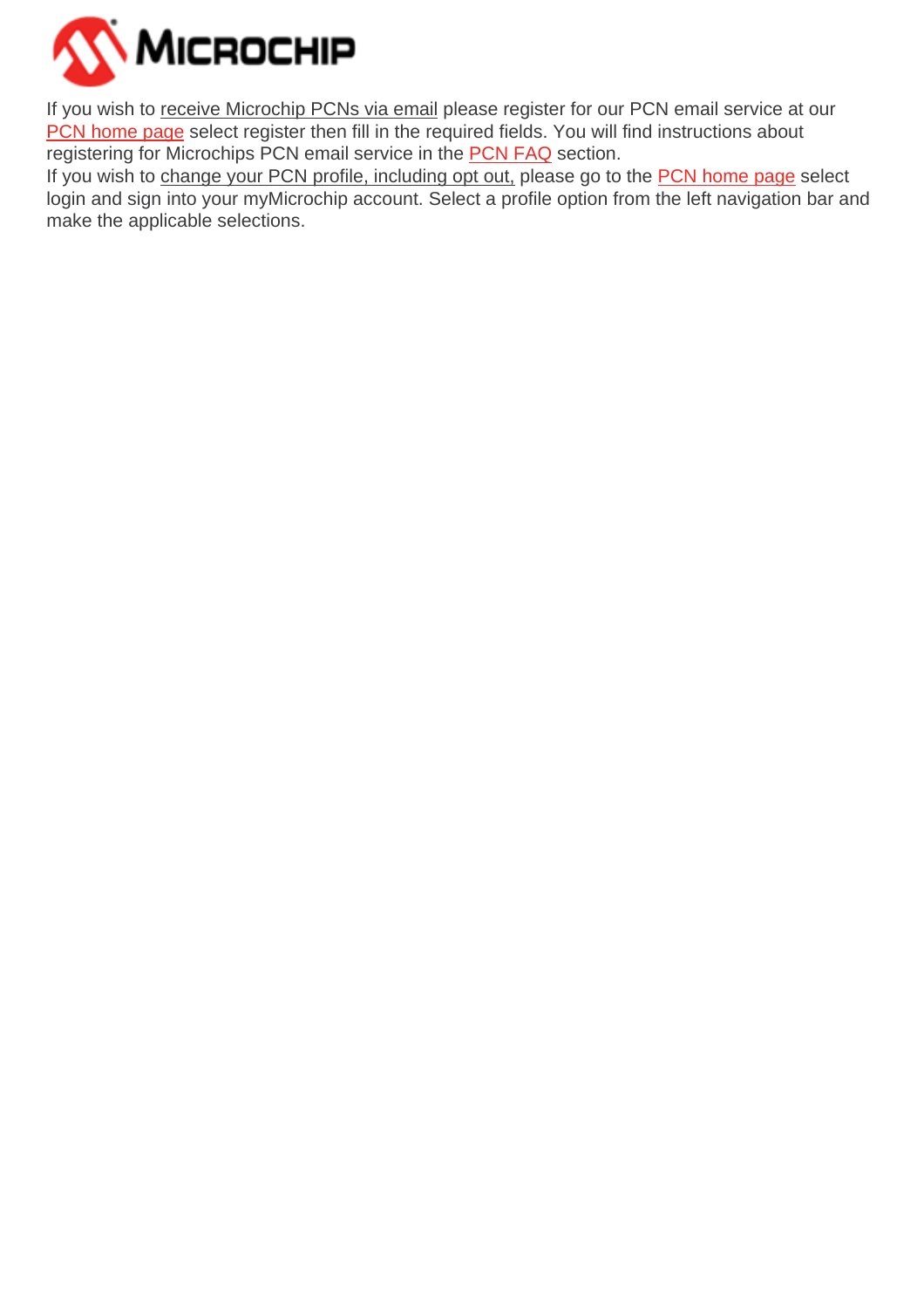Affected Catalog Part Numbers (CPN)

AT88AA001-MJ AT88AA001-MJTG AT88AK001-MJ AT88SC0104CA-MJ AT88SC0104CA-MJTG AT88SC0104CA-MP AT88SC0104CA-MPTG AT88SC0104C-ME AT88SC0104C-MJ AT88SC0104C-MJTG AT88SC0104C-MP AT88SC0104C-MPTG AT88SC0204CA-MJ AT88SC0204CA-MJTG AT88SC0204CA-MP AT88SC0204CA-MPTG AT88SC0204C-ME AT88SC0204C-MJ AT88SC0204C-MJTG AT88SC0204C-MP AT88SC0204C-MPTG AT88SC0404CA-MJ AT88SC0404CA-MJTG AT88SC0404CA-MP AT88SC0404CA-MPTG AT88SC0404C-ME AT88SC0404C-MJ AT88SC0404C-MJTG AT88SC0404C-MP AT88SC0404C-MPTG AT88SC0808CA-MJ AT88SC0808CA-MJTG AT88SC0808CA-MP AT88SC0808CA-MPTG AT88SC0808C-ME AT88SC0808C-MJ AT88SC0808C-MJTG AT88SC0808C-MP AT88SC0808C-MPTG AT88SC1003-09ET-00 AT88SC1003-09ET-01 AT88SC1003-09JT-02 AT88SC102-09ET-00 AT88SC102-09ET-01 AT88SC102-09ET-03 AT88SC102-09ET-08